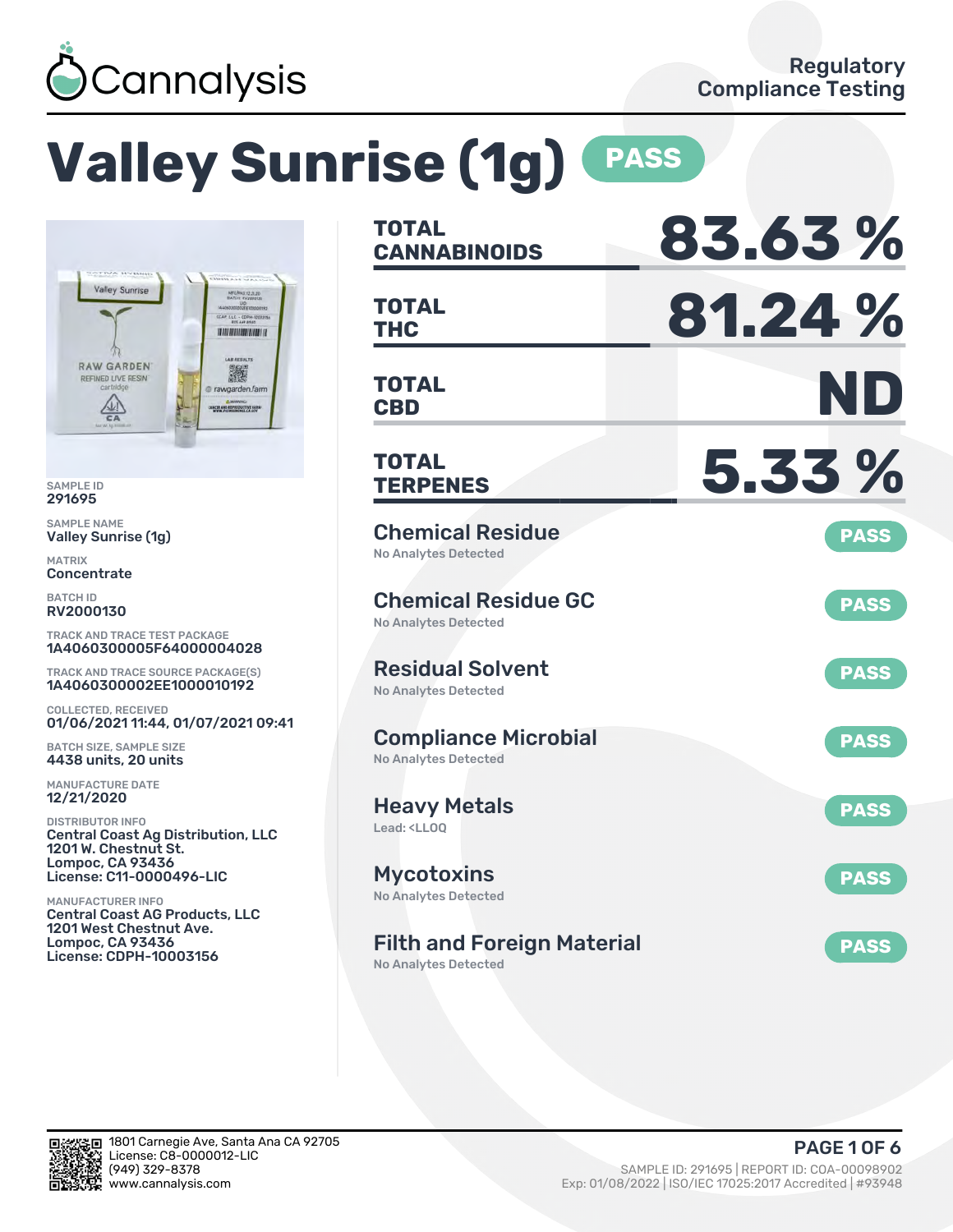

# CANNABINOID ANALYSIS

Total THC,CBD value(s) have been decarboxylated.

| TOTAL THC:          | 812.4 mg/g (81.24 %), 812.4 mg per package |
|---------------------|--------------------------------------------|
| TOTAL CBD:          | ND.                                        |
| TOTAL CANNABINOIDS: | 836.3 mg/g (83.63 %)                       |

UNIT OF MEASUREMENT: Milligrams per Gram(mg/g)

| <b>ANALYTE</b>         | <b>RESULT</b>             | LOD    | <b>LLOO</b> | <b>ANALYTE</b>   | <b>RESULT</b>         | <b>LOD</b> | LL <sub>00</sub> |
|------------------------|---------------------------|--------|-------------|------------------|-----------------------|------------|------------------|
| THCa                   | ND                        | 0.2000 | 0.4000      | CBD <sub>v</sub> | ND                    | 0.2000     | 0.4000           |
| D9THC                  | 812.4 mg/g (81.24 %)      | 0.2000 | 0.4000      | CBGa             | <b>ND</b>             | 0.2000     | 0.4000           |
| D8THC                  | ND                        | 0.2000 | 0.4000      | <b>CBG</b>       | 18.70 mg/g (1.870 %)  | 0.2000     | 0.4000           |
| <b>THC<sub>v</sub></b> | $2.668$ mg/g $(0.2668\%)$ | 0.2000 | 0.4000      | <b>CBN</b>       | 2.497 mg/g (0.2497 %) | 0.2000     | 0.4000           |
| CBDa                   | ND                        | 0.2000 | 0.4000      | CBC              | ND                    | 0.2000     | 0.4000           |
| <b>CBD</b>             | <b>ND</b>                 | 0.2000 | 0.4000      |                  |                       |            |                  |
|                        |                           |        |             |                  |                       |            |                  |

#### ADDITIONAL INFORMATION

| Method:              | SOP-TECH-001 | Sample Prepped: 01/07/2021 16:46  | Sample Approved: 01/08/2021 13:07  |  |
|----------------------|--------------|-----------------------------------|------------------------------------|--|
| Instrument: UPLC-DAD |              | Sample Analyzed: 01/07/2021 19:43 | Prep-Analytical Batch: 25360-19851 |  |



## TERPENE ANALYSIS

| UNIT OF MEASUREMENT: | Milligrams per Gram(mg/g) |
|----------------------|---------------------------|
|                      |                           |

| <b>ANALYTE</b>                                                                                                                                          | <b>RESULT</b>                                                                                                                             | <b>LOD</b> | <b>LLOQ</b> | <b>ANALYTE</b>         | <b>RESULT</b>                                      | <b>LOD</b> | <b>LLOQ</b> |
|---------------------------------------------------------------------------------------------------------------------------------------------------------|-------------------------------------------------------------------------------------------------------------------------------------------|------------|-------------|------------------------|----------------------------------------------------|------------|-------------|
| 3-Carene                                                                                                                                                | <b>ND</b>                                                                                                                                 | 0.5000     | 1.000       | Alpha bisabolol        | <b>ND</b>                                          | 0.5000     | 1.000       |
| Alpha cedrene                                                                                                                                           | <b>ND</b>                                                                                                                                 | 0.5000     | 1.000       | Alpha humulene         | <ll0q< td=""><td>0.5000</td><td>1.000</td></ll0q<> | 0.5000     | 1.000       |
| Alpha pinene                                                                                                                                            | 1.667 mg/g $(0.1667%)$                                                                                                                    | 0.5000     | 1.000       | Alpha terpinene        | <b>ND</b>                                          | 0.5000     | 1.000       |
| Alpha terpineol                                                                                                                                         | <ll0q< td=""><td>0.3300</td><td>0.6500</td><td>Beta caryophyllene</td><td>4.074 mg/g (0.4074 %)</td><td>0.5000</td><td>1.000</td></ll0q<> | 0.3300     | 0.6500      | Beta caryophyllene     | 4.074 mg/g (0.4074 %)                              | 0.5000     | 1.000       |
| Beta myrcene                                                                                                                                            | 24.98 mg/g (2.498 %)                                                                                                                      | 0.5000     | 1.000       | Beta pinene            | 2.012 mg/g $(0.2012 \%)$                           | 0.6100     | 1.210       |
| Borneol                                                                                                                                                 | <b>ND</b>                                                                                                                                 | 0.5000     | 1.000       | Camphene               | <b>ND</b>                                          | 0.5000     | 1.000       |
| Camphor                                                                                                                                                 | <b>ND</b>                                                                                                                                 | 0.5000     | 1.000       | Caryophyllene oxide ND |                                                    | 0.5000     | 1.000       |
| Cedrol                                                                                                                                                  | <b>ND</b>                                                                                                                                 | 0.5000     | 1.000       | Cis nerolidol          | <b>ND</b>                                          | 0.5000     | 1.000       |
| Eucalyptol                                                                                                                                              | <b>ND</b>                                                                                                                                 | 0.5000     | 1.000       | Fenchol                | <ll0q< td=""><td>0.5000</td><td>1.000</td></ll0q<> | 0.5000     | 1.000       |
| Fenchone                                                                                                                                                | <b>ND</b>                                                                                                                                 | 0.5000     | 1.000       | Gamma terpinene        | <b>ND</b>                                          | 0.5000     | 1.000       |
| Gamma terpineol                                                                                                                                         | <b>ND</b>                                                                                                                                 | 0.1000     | 0.2100      | Geranyl acetate        | <b>ND</b>                                          | 0.5000     | 1.000       |
| Guaiol                                                                                                                                                  | <b>ND</b>                                                                                                                                 | 0.5000     | 1.000       | Isoborneol             | <b>ND</b>                                          | 0.5000     | 1.000       |
| Isopulegol                                                                                                                                              | <b>ND</b>                                                                                                                                 | 0.5000     | 1.000       | Limonene               | 12.23 mg/g $(1.223\%)$                             | 0.5000     | 1.000       |
| Linalool                                                                                                                                                | 1.847 mg/g $(0.1847%)$                                                                                                                    | 0.5000     | 1.000       | Menthol                | <b>ND</b>                                          | 0.5000     | 1.000       |
| Ocimene 1                                                                                                                                               | <b>ND</b>                                                                                                                                 | 0.1600     | 0.3100      | Ocimene 2              | 3.096 mg/g (0.3096 %)                              | 0.3500     | 0.6900      |
| P-cymene                                                                                                                                                | <b>ND</b>                                                                                                                                 | 0.5200     | 1.050       | P-mentha-1,5-diene ND  |                                                    | 0.5000     | 1.000       |
| Pulegone                                                                                                                                                | <b>ND</b>                                                                                                                                 | 0.5000     | 1.000       | Sabinene               | <b>ND</b>                                          | 0.5000     | 1.000       |
| Sabinene hydrate                                                                                                                                        | <b>ND</b>                                                                                                                                 | 0.5000     | 1.000       | Terpinolene            | 3.479 mg/g $(0.3479\%)$                            | 0.5000     | 1.000       |
| Trans beta farnesene <ll00< td=""><td></td><td>0.5000</td><td>1.000</td><td>Trans nerolidol</td><td><b>ND</b></td><td>0.5000</td><td>1.000</td></ll00<> |                                                                                                                                           | 0.5000     | 1.000       | Trans nerolidol        | <b>ND</b>                                          | 0.5000     | 1.000       |
| Valencene                                                                                                                                               | <b>ND</b>                                                                                                                                 | 0.5000     | 1.000       |                        |                                                    |            |             |

#### ADDITIONAL INFORMATION

Method: SOP-TECH-027 Sample Prepped: 01/07/2021 14:19 Sample Approved: 01/08/2021 15:46 Prep-Analytical Batch: 25350-19835

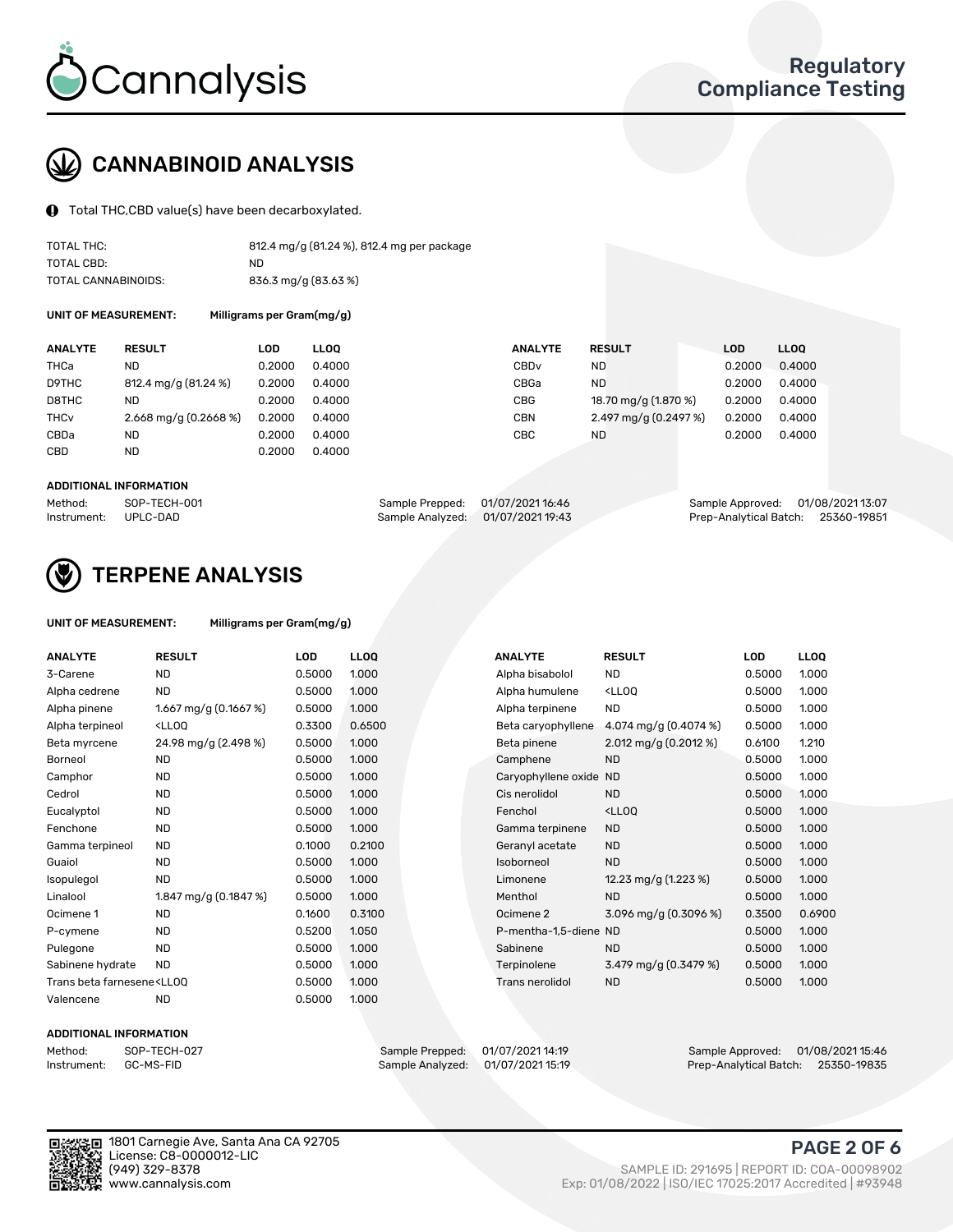

## CHEMICAL RESIDUE ANALYSIS PASS

UNIT OF MEASUREMENT: Micrograms per Gram(ug/g)

| <b>ANALYTE</b>    | <b>RESULT</b> | LOD    | <b>LLOQ</b> | <b>ACTION LEVEL</b> |      | <b>ANALYTE</b>      | <b>RESULT</b> | LOD    | <b>LLOQ</b> | <b>ACTION LEVEL</b> |      |
|-------------------|---------------|--------|-------------|---------------------|------|---------------------|---------------|--------|-------------|---------------------|------|
| Abamectin         | <b>ND</b>     | 0.0200 | 0.0400      | 0.1000              | Pass | Acephate            | <b>ND</b>     | 0.0200 | 0.0400      | 0.1000              | Pass |
| Acequinocyl       | <b>ND</b>     | 0.0200 | 0.0400      | 0.1000              | Pass | Acetamiprid         | <b>ND</b>     | 0.0200 | 0.0400      | 0.1000              | Pass |
| Aldicarb          | <b>ND</b>     | 0.0200 | 0.0400      | 0.0                 | Pass | Azoxystrobin        | <b>ND</b>     | 0.0200 | 0.0400      | 0.1000              | Pass |
| Bifenazate        | <b>ND</b>     | 0.0200 | 0.0400      | 0.1000              | Pass | Bifenthrin          | <b>ND</b>     | 0.0200 | 0.0400      | 3.000               | Pass |
| <b>Boscalid</b>   | <b>ND</b>     | 0.0200 | 0.0400      | 0.1000              | Pass | Carbaryl            | <b>ND</b>     | 0.0200 | 0.0400      | 0.5000              | Pass |
| Carbofuran        | <b>ND</b>     | 0.0200 | 0.0400      | 0.0                 | Pass | Chlorantraniliprole | <b>ND</b>     | 0.0200 | 0.0400      | 10.00               | Pass |
| Clofentezine      | <b>ND</b>     | 0.0200 | 0.0400      | 0.1000              | Pass | Coumaphos           | <b>ND</b>     | 0.0200 | 0.0400      | 0.0                 | Pass |
| Cyfluthrin        | <b>ND</b>     | 0.4000 | 1.000       | 2.000               | Pass | Cypermethrin        | <b>ND</b>     | 0.4000 | 1.000       | 1.000               | Pass |
| Daminozide        | <b>ND</b>     | 0.0200 | 0.0400      | 0.0                 | Pass | Diazinon            | <b>ND</b>     | 0.0200 | 0.0400      | 0.1000              | Pass |
| <b>Dichlorvos</b> | <b>ND</b>     | 0.0200 | 0.0400      | 0.0                 | Pass | Dimethoate          | <b>ND</b>     | 0.0200 | 0.0400      | 0.0                 | Pass |
| Dimethomorph      | <b>ND</b>     | 0.0200 | 0.0400      | 2.000               | Pass | Ethoprophos         | <b>ND</b>     | 0.0200 | 0.0400      | 0.0                 | Pass |
| Etofenprox        | <b>ND</b>     | 0.0200 | 0.0400      | 0.0                 | Pass | Etoxazole           | <b>ND</b>     | 0.0200 | 0.0400      | 0.1000              | Pass |
| Fenhexamid        | <b>ND</b>     | 0.0200 | 0.0400      | 0.1000              | Pass | Fenoxycarb          | <b>ND</b>     | 0.0200 | 0.0400      | 0.0                 | Pass |
| Fenpyroximate     | <b>ND</b>     | 0.0200 | 0.0400      | 0.1000              | Pass | Fipronil            | <b>ND</b>     | 0.0400 | 0.1000      | 0.0                 | Pass |
| Flonicamid        | <b>ND</b>     | 0.0200 | 0.0400      | 0.1000              | Pass | Fludioxonil         | <b>ND</b>     | 0.0200 | 0.0400      | 0.1000              | Pass |
| Hexythiazox       | <b>ND</b>     | 0.0200 | 0.0400      | 0.1000              | Pass | Imazalil            | <b>ND</b>     | 0.0200 | 0.0400      | 0.0                 | Pass |
| Imidacloprid      | <b>ND</b>     | 0.0200 | 0.0400      | 5.000               | Pass | Kresoxim methyl     | <b>ND</b>     | 0.0200 | 0.0400      | 0.1000              | Pass |
| Malathion         | <b>ND</b>     | 0.0200 | 0.0400      | 0.5000              | Pass | Metalaxyl           | <b>ND</b>     | 0.0200 | 0.0400      | 2.000               | Pass |
| Methiocarb        | <b>ND</b>     | 0.0200 | 0.0400      | 0.0                 | Pass | Methomyl            | <b>ND</b>     | 0.0200 | 0.0400      | 1.000               | Pass |
| Mevinphos         | <b>ND</b>     | 0.0200 | 0.0400      | 0.0                 | Pass | Myclobutanil        | <b>ND</b>     | 0.0200 | 0.0400      | 0.1000              | Pass |
| Naled             | <b>ND</b>     | 0.0200 | 0.0400      | 0.1000              | Pass | Oxamvl              | <b>ND</b>     | 0.0200 | 0.0400      | 0.5000              | Pass |
| Paclobutrazol     | <b>ND</b>     | 0.0200 | 0.0400      | 0.0                 | Pass | Permethrins         | <b>ND</b>     | 0.0400 | 0.1000      | 0.5000              | Pass |
| Phosmet           | <b>ND</b>     | 0.0200 | 0.0400      | 0.1000              | Pass | Piperonyl butoxide  | <b>ND</b>     | 0.0200 | 0.0400      | 3.000               | Pass |
| Prallethrin       | <b>ND</b>     | 0.0200 | 0.0400      | 0.1000              | Pass | Propiconazole       | <b>ND</b>     | 0.0200 | 0.0400      | 0.1000              | Pass |
| Propoxur          | <b>ND</b>     | 0.0200 | 0.0400      | 0.0                 | Pass | Pyrethrins          | <b>ND</b>     | 0.0200 | 0.0400      | 0.5000              | Pass |
| Pyridaben         | <b>ND</b>     | 0.0200 | 0.0400      | 0.1000              | Pass | Spinetoram          | <b>ND</b>     | 0.0200 | 0.0400      | 0.1000              | Pass |
| Spinosad          | <b>ND</b>     | 0.0300 | 0.0700      | 0.1000              | Pass | Spiromesifen        | <b>ND</b>     | 0.0200 | 0.0400      | 0.1000              | Pass |
| Spirotetramat     | <b>ND</b>     | 0.0200 | 0.0400      | 0.1000              | Pass | Spiroxamine         | <b>ND</b>     | 0.0200 | 0.0400      | 0.0                 | Pass |
| Tebuconazole      | <b>ND</b>     | 0.0200 | 0.0400      | 0.1000              | Pass | Thiacloprid         | <b>ND</b>     | 0.0200 | 0.0400      | 0.0                 | Pass |
| Thiamethoxam      | <b>ND</b>     | 0.0200 | 0.0400      | 5.000               | Pass | Trifloxystrobin     | <b>ND</b>     | 0.0200 | 0.0400      | 0.1000              | Pass |
|                   |               |        |             |                     |      |                     |               |        |             |                     |      |

#### ADDITIONAL INFORMATION

Method: SOP-TECH-002 Sample Prepped: 01/07/2021 13:12 Sample Approved: 01/08/2021 10:48<br>Sample Analyzed: 01/07/2021 14:33 Prep-Analytical Batch: 25343-19831 Instrument: LC-MS/MS Sample Analyzed: 01/07/2021 14:33 Prep-Analytical Batch: 25343-19831



PAGE 3 OF 6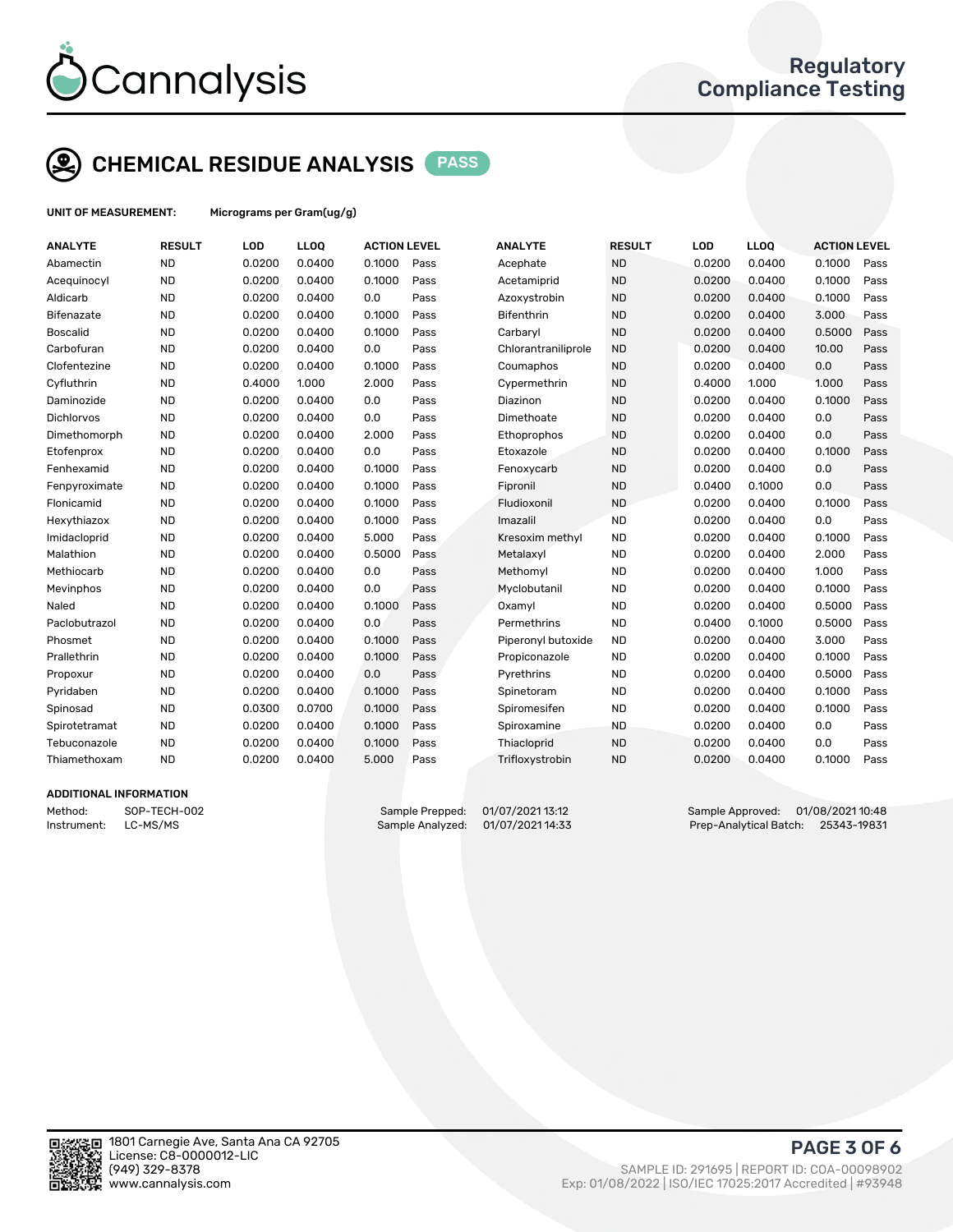

## CHEMICAL RESIDUE GC ANALYSIS PASS

| UNIT OF MEASUREMENT: | Microgr |
|----------------------|---------|
|----------------------|---------|

rams per Gram(ug/g)

| <b>ANALYTE</b>                | <b>RESULT</b> | <b>LOD</b> | <b>LLOO</b> | <b>ACTION LEVEL</b> |                  | <b>ANALYTE</b>   | <b>RESULT</b> | <b>LOD</b>       | <b>LLOO</b>            | <b>ACTION LEVEL</b> |      |
|-------------------------------|---------------|------------|-------------|---------------------|------------------|------------------|---------------|------------------|------------------------|---------------------|------|
| Captan                        | <b>ND</b>     | 0.1000     | 0.2000      | 0.7000              | Pass             | Chlordane        | <b>ND</b>     | 0.0109           | 0.0136                 | 0.0                 | Pass |
| Methyl parathion              | <b>ND</b>     | 0.0400     | 0.1000      | 0.0                 | Pass             | <b>PCNB</b>      | <b>ND</b>     | 0.0200           | 0.0400                 | 0.1000              | Pass |
| Chlorfenapyr                  | <b>ND</b>     | 0.0800     | 0.1000      | 0.0                 | Pass             | Chlorpyrifos     | <b>ND</b>     | 0.0800           | 0.1000                 | 0.0                 | Pass |
|                               |               |            |             |                     |                  |                  |               |                  |                        |                     |      |
| <b>ADDITIONAL INFORMATION</b> |               |            |             |                     |                  |                  |               |                  |                        |                     |      |
| Method:                       | SOP-TECH-010  |            |             |                     | Sample Prepped:  | 01/07/2021 13:12 |               | Sample Approved: |                        | 01/08/2021 16:01    |      |
| Instrument:                   | GC-MS/MS      |            |             |                     | Sample Analyzed: | 01/07/2021 14:34 |               |                  | Prep-Analytical Batch: | 25344-19832         |      |
|                               |               |            |             |                     |                  |                  |               |                  |                        |                     |      |

## RESIDUAL SOLVENT ANALYSIS PASS

UNIT OF MEASUREMENT: Micrograms per Gram(ug/g)

| <b>ANALYTE</b>       | <b>RESULT</b> | LOD    | <b>LLOO</b> | <b>ACTION LEVEL</b> |      | <b>ANALYTE</b>           | <b>RESULT</b> | LOD    | <b>LLOO</b> | <b>ACTION LEVEL</b> |      |
|----------------------|---------------|--------|-------------|---------------------|------|--------------------------|---------------|--------|-------------|---------------------|------|
| Acetone              | <b>ND</b>     | 5.000  | 250.0       | 5000                | Pass | Acetonitrile             | <b>ND</b>     | 5.000  | 50.00       | 410.0               | Pass |
| Benzene              | <b>ND</b>     | 0.5000 | 1.000       | 1.000               | Pass | <b>Butane</b>            | <b>ND</b>     | 76.80  | 96.00       | 5000                | Pass |
| Chloroform           | <b>ND</b>     | 0.5000 | 1.000       | 1.000               | Pass | Ethanol                  | <b>ND</b>     | 10.00  | 50.00       | 5000                | Pass |
| <b>Ethyl Acetate</b> | <b>ND</b>     | 5.000  | 50.00       | 5000                | Pass | <b>Ethyl Ether</b>       | <b>ND</b>     | 25.00  | 50.00       | 5000                | Pass |
| Ethylene oxide       | <b>ND</b>     | 0.5000 | 1.000       | 1.000               | Pass | Heptane                  | <b>ND</b>     | 1.000  | 5.000       | 5000                | Pass |
| Hexane               | <b>ND</b>     | 0.5000 | 5.000       | 290.0               | Pass | <b>Isopropyl Alcohol</b> | <b>ND</b>     | 5.000  | 50.00       | 5000                | Pass |
| Methanol             | <b>ND</b>     | 10.00  | 50.00       | 3000                | Pass | Methylene chloride       | <b>ND</b>     | 0.5000 | 1.000       | 1.000               | Pass |
| Pentane              | <b>ND</b>     | 1.000  | 50.00       | 5000                | Pass | Propane                  | <b>ND</b>     | 16.00  | 20.00       | 5000                | Pass |
| Toluene              | <b>ND</b>     | 0.5000 | 1.000       | 890.0               | Pass | Xvlenes                  | <b>ND</b>     | 6.000  | 100.0       | 2170                | Pass |
| Trichloroethylene    | <b>ND</b>     | 0.2500 | 1.000       | 1.000               | Pass | 1.2-Dichloroethane       | <b>ND</b>     | 0.5000 | 1.000       | 1.000               | Pass |

### ADDITIONAL INFORMATION

Method: SOP-TECH-021 Sample Prepped: 01/07/2021 15:16 Sample Approved: 01/08/2021 16:36<br>Instrument: HS-GC-MS/FID Sample Analyzed: 01/07/2021 15:17 Prep-Analytical Batch: 25346-19834 Prep-Analytical Batch: 25346-19834



UNIT OF MEASUREMENT: Cycle Threshold (Ct)

| <b>ANALYTE</b>         | <b>RESULT</b>              | LOD   | <b>LLOO</b> |     | <b>ACTION LEVEL</b> | <b>ANALYTE</b>   | <b>RESULT</b> | <b>LOD</b> | <b>LLOO</b>            |                  | <b>ACTION LEVEL</b> |
|------------------------|----------------------------|-------|-------------|-----|---------------------|------------------|---------------|------------|------------------------|------------------|---------------------|
| A.fumigatus            | <b>ND</b>                  | 33.00 | 0.0         | 0.0 | Pass                | A. flavus        | <b>ND</b>     | 33.00      | 0.0                    | 0.0              | Pass                |
| A. niger               | <b>ND</b>                  | 33.00 | 0.0         | 0.0 | Pass                | A. terreus       | <b>ND</b>     | 33.00      | 0.0                    | 0.0              | Pass                |
| <b>STEC</b>            | <b>ND</b>                  | 33.00 | 0.0         | 0.0 | Pass                | Salmonella spp   | <b>ND</b>     | 33.00      | 0.0                    | 0.0              | Pass                |
| ADDITIONAL INFORMATION |                            |       |             |     |                     |                  |               |            |                        |                  |                     |
| Method:                | SOP-TECH-016, SOP-TECH-022 |       |             |     | Sample Prepped:     | 01/08/2021 05:32 |               |            | Sample Approved:       | 01/08/2021 11:33 |                     |
| Instrument:            | aPCR                       |       |             |     | Sample Analyzed:    | 01/08/2021 05:46 |               |            | Prep-Analytical Batch: |                  | 25368-19854         |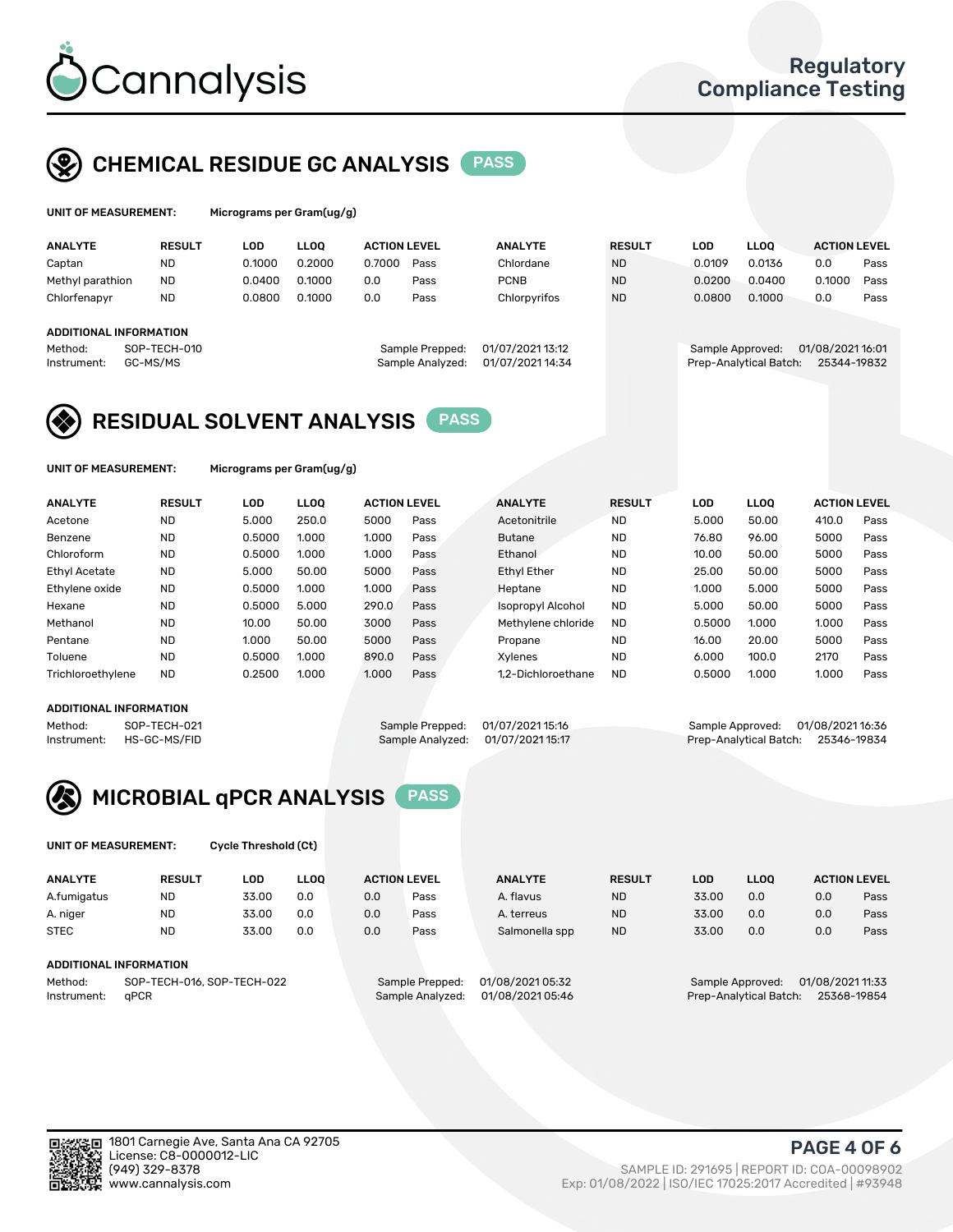



| UNIT OF MEASUREMENT:                                       |                                                                                                                                                                             | Micrograms per Gram(ug/g)      |             |                                     |      |                                      |               |                  |                        |                                 |      |
|------------------------------------------------------------|-----------------------------------------------------------------------------------------------------------------------------------------------------------------------------|--------------------------------|-------------|-------------------------------------|------|--------------------------------------|---------------|------------------|------------------------|---------------------------------|------|
| <b>ANALYTE</b>                                             | <b>RESULT</b>                                                                                                                                                               | <b>LOD</b>                     | <b>LLOO</b> | <b>ACTION LEVEL</b>                 |      | <b>ANALYTE</b>                       | <b>RESULT</b> | <b>LOD</b>       | <b>LLOQ</b>            | <b>ACTION LEVEL</b>             |      |
| Arsenic                                                    | ND.                                                                                                                                                                         | 0.0200                         | 0.0500      | 0.2000                              | Pass | Cadmium                              | <b>ND</b>     | 0.0050           | 0.0500                 | 0.2000                          | Pass |
| Lead                                                       | <lloq< td=""><td>0.0100</td><td>0.0500</td><td>0.5000</td><td>Pass</td><td>Mercury</td><td><b>ND</b></td><td>0.0030</td><td>0.0500</td><td>0.1000</td><td>Pass</td></lloq<> | 0.0100                         | 0.0500      | 0.5000                              | Pass | Mercury                              | <b>ND</b>     | 0.0030           | 0.0500                 | 0.1000                          | Pass |
| ADDITIONAL INFORMATION<br>Method:<br>ICP-MS<br>Instrument: | SOP-TECH-013                                                                                                                                                                |                                |             | Sample Prepped:<br>Sample Analyzed: |      | 01/07/2021 15:42<br>01/07/2021 15:42 |               | Sample Approved: | Prep-Analytical Batch: | 01/08/2021 17:08<br>25354-19838 |      |
|                                                            | <b>MYCOTOXINS ANALYSIS</b><br><b>PASS</b>                                                                                                                                   |                                |             |                                     |      |                                      |               |                  |                        |                                 |      |
| UNIT OF MEASUREMENT:                                       |                                                                                                                                                                             | Micrograms per Kilogram(ug/kg) |             |                                     |      |                                      |               |                  |                        |                                 |      |
| <b>ANALYTE</b>                                             | <b>RESULT</b>                                                                                                                                                               | <b>LOD</b>                     | <b>LLOO</b> | <b>ACTION LEVEL</b>                 |      | <b>ANALYTE</b>                       | <b>RESULT</b> | <b>LOD</b>       | <b>LLOQ</b>            | <b>ACTION LEVEL</b>             |      |
| Aflatoxin B1                                               | <b>ND</b>                                                                                                                                                                   | 1.000                          | 2.000       |                                     | N/A  | Aflatoxin B2                         | <b>ND</b>     | 2.000            | 5.000                  |                                 | N/A  |
| Aflatoxin G1                                               | <b>ND</b>                                                                                                                                                                   | 2.000                          | 5.000       |                                     | N/A  | Aflatoxin G2                         | <b>ND</b>     | 2.000            | 5.000                  |                                 | N/A  |
| <b>Total Aflatoxins</b>                                    | <b>ND</b>                                                                                                                                                                   | 10.00                          | 14.00       | 20.00                               | Pass | Ochratoxin A                         | <b>ND</b>     | 1.000            | 2.000                  | 20.00                           | Pass |
|                                                            |                                                                                                                                                                             |                                |             |                                     |      |                                      |               |                  |                        |                                 |      |

#### ADDITIONAL INFORMATION

Q

Method: SOP-TECH-020 Sample Prepped: 01/07/2021 13:13 Sample Approved: 01/08/2021 15:45

Instrument: LC-MS/MS Sample Analyzed: 01/07/2021 13:25 Prep-Analytical Batch: 25342-19828

FILTH & FOREIGN MATERIAL ANALYSIS PASS

UNIT OF MEASUREMENT: Filth and Foreign Matter (%, #/3g)

| <b>ANALYTE</b>         | <b>RESULT</b>                     | LOD | <b>LLOO</b> | <b>ACTION LEVEL</b>                                                         |      | <b>ANALYTE</b> | <b>RESULT</b> | LOD                                                                           | <b>LLOO</b> | <b>ACTION LEVEL</b> |      |
|------------------------|-----------------------------------|-----|-------------|-----------------------------------------------------------------------------|------|----------------|---------------|-------------------------------------------------------------------------------|-------------|---------------------|------|
| IF RH ME               | ND                                | 0.0 | 0.0         | 1.000                                                                       | Pass | <b>IFM</b>     | <b>ND</b>     | 0.0                                                                           | 0.0         | 25.00               | Pass |
| Mold                   | <b>ND</b>                         | 0.0 | 0.0         | 25.00                                                                       | Pass | <b>SSCD</b>    | <b>ND</b>     | 0.0                                                                           | 0.0         | 25.00               | Pass |
|                        |                                   |     |             |                                                                             |      |                |               |                                                                               |             |                     |      |
| ADDITIONAL INFORMATION |                                   |     |             |                                                                             |      |                |               |                                                                               |             |                     |      |
| Method:<br>Instrument: | SOP-TECH-009<br>Visual Inspection |     |             | 01/07/2021 18:08<br>Sample Prepped:<br>01/07/2021 18:16<br>Sample Analyzed: |      |                |               | 01/07/2021 18:20<br>Sample Approved:<br>Prep-Analytical Batch:<br>25363-19847 |             |                     |      |